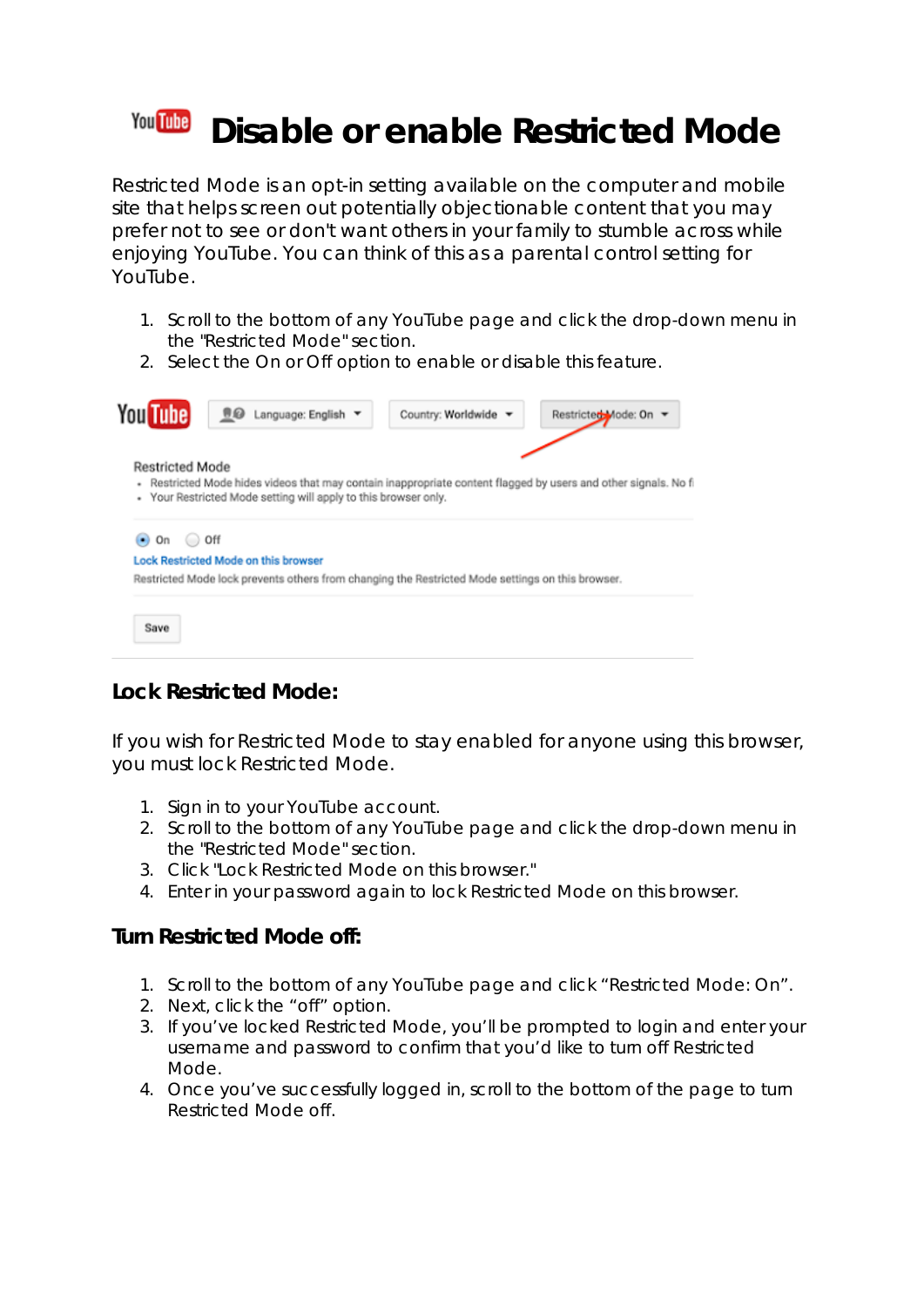### **How Restricted Mode works:**

While it's not 100 percent accurate, we use community flagging, agerestrictions, and other signals to identify and filter out inappropriate content.

Restricted Mode is enabled on a browser or device level, so you must enable it for each browser you use on your computer. If your browser supports multiple profiles you must enable it for each profile.

Once enabled, Restricted Mode will remain on regardless of whether you are logged in or not, or if another person is logged into a different YouTube account.

If you remain logged in to the YouTube account which locked Restricted Mode other users of the computer will be able to adjust this setting. To ensure that this lock is not tampered with, you will have to logout of the account that enabled Restricted Mode.

### **Restricted Mode availability:**

Restricted Mode is available in all languages. The quality and cultural sensitivities vary at different levels. We will continue to roll out improvements in all languages.